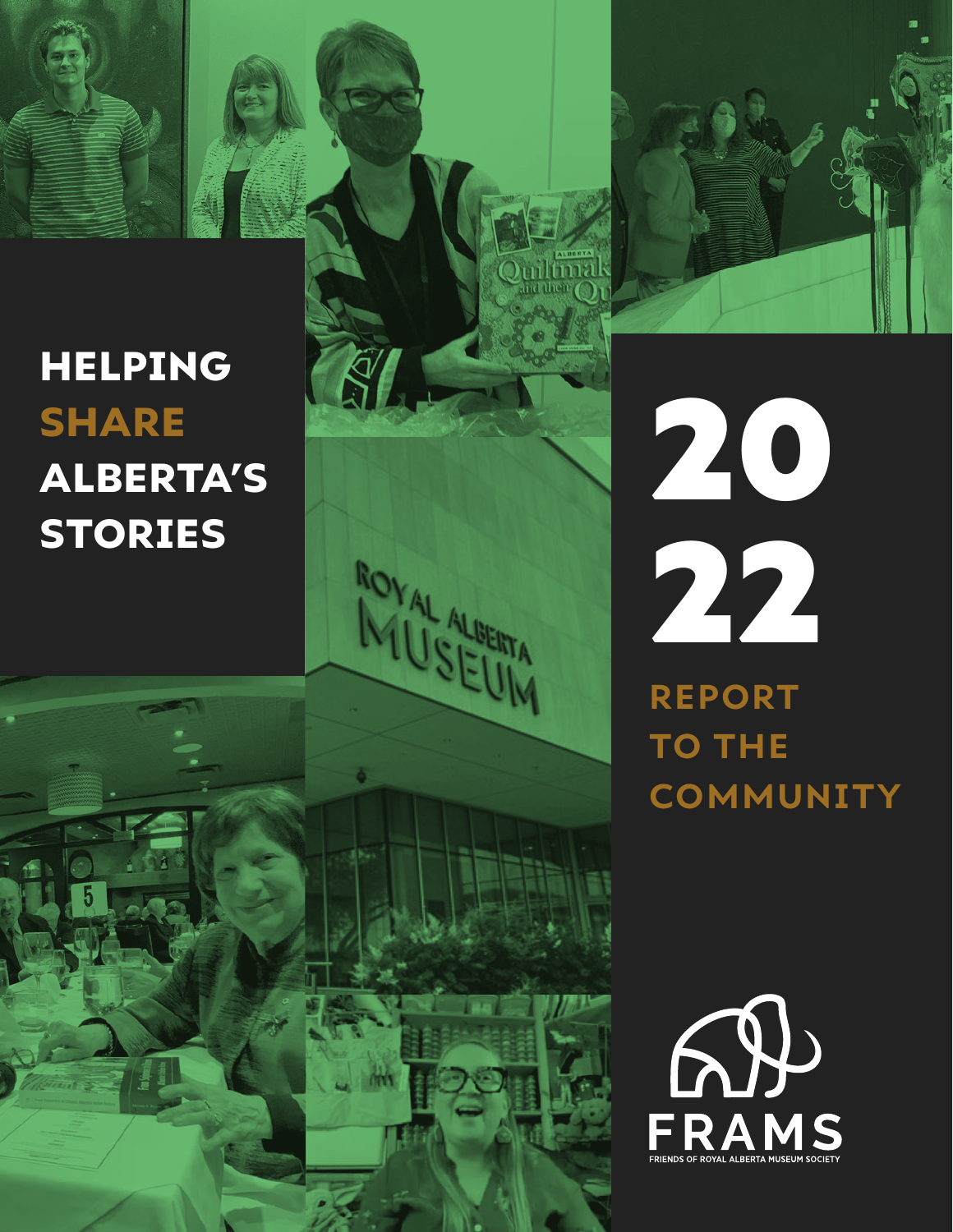## PRESIDENT'S REPORT

As with the prior fiscal year, 2021-22 continued the pandemic rollercoaster ride of closures and reopenings. We continued to engage our members by partnering with the museum to host a number of virtual Indigenous artists' discussions, a virtual presentation with author Adrianna Davies about her book *From Sojourners to Citizens: Alberta's Italian History* and a virtual show and tell with photographer Joe Chowaniec about his book, *Abandoned Alberta*.

One of our key virtual presentations was *Unsettled*, a roundtable discussion on Indigenous representation in colonial institutions moderated by the Royal Alberta Museum's (RAMs) curator of Indigenous studies, Elaine Alexie. We were thrilled to have such distinguished panelists such as Dr. Paul Gareau from the University of Alberta, Dr. Meranda Roberts from the Field Museum in Chicago and Felicia Garcia from the Indian Art's Research Centre in Sante Fe, New Mexico. This event was well attended with more than 90 audience members from across North America and Australia.

We were proud to help facilitate and bring the *Breathe* exhibit to the museum from July 14 to October 11, 2021. This was an exhibit of handcrafted masks and their unique stories developed by artists from around the world. The exhibit was extremely popular and was the keystone exhibit for RAMs reopening to the public. In September, we held a private tour of the Natural and Human History Galleries, and the *Breathe* exhibit for the Lieutenant Governor, the Honourable Salma Lakhani. We would like to extend our thanks to Julia Petrov and Alwynne Beaudin from the RAM for leading the tour as well as the RAMs new executive director, Meaghan Patterson, for helping to facilitate the tour.

For the second year we had to put the *Go!*  program on hold. This was unfortunate as we did have a number of social agencies reach out to us about the program; however, the capacity restrictions in place at the museum posed logistical challenges for *Go!* Our hope is to relaunch the *Go!* program in the summer of 2022. Our Indigenous Student Museum Internship (ISMI) program continued and we are pleased to announce that Peace Hills Insurance came on board with a four-year partial sponsorship commitment. We had two fantastic interns this year, Sage Wigger joined the archaeology department and Coral Madge joined the Indigenous Studies team.

After a lengthy process and many challenges, FRAMS published its first book, *Alberta Quiltmakers and their Quilts*, written by Lucie Heins, acting curator of Daily Life and Leisure at the RAM. This book was a passion project for Lucie, which she has worked on for six years and we at FRAMS are delighted that we could bring this project to fruition. We launched book sales in January 2022, and worked with Canada Book Distributors to get the book into retail stores. To date, we have sold 697 copies and 284 copies have been placed in various retail outlets.

As we moved into 2022 and saw the release of COVID-19 restrictions, FRAMS decided to test the waters and relaunch our Dining with Friends program. However, we decided to add a little twist and combine the dinner with a book reading from a noted author. As we had already done a virtual presentation with author Adriana Davies, it was decided we would organize a dinner where Dr. Davies could do selected readings from her book, *From Sojourners to Citizens: Alberta's Italian History*. With the help of Sorrentino's restaurant, we hosted our inaugural Dining with Authors event. The event was a remarkable success with a turnout of 78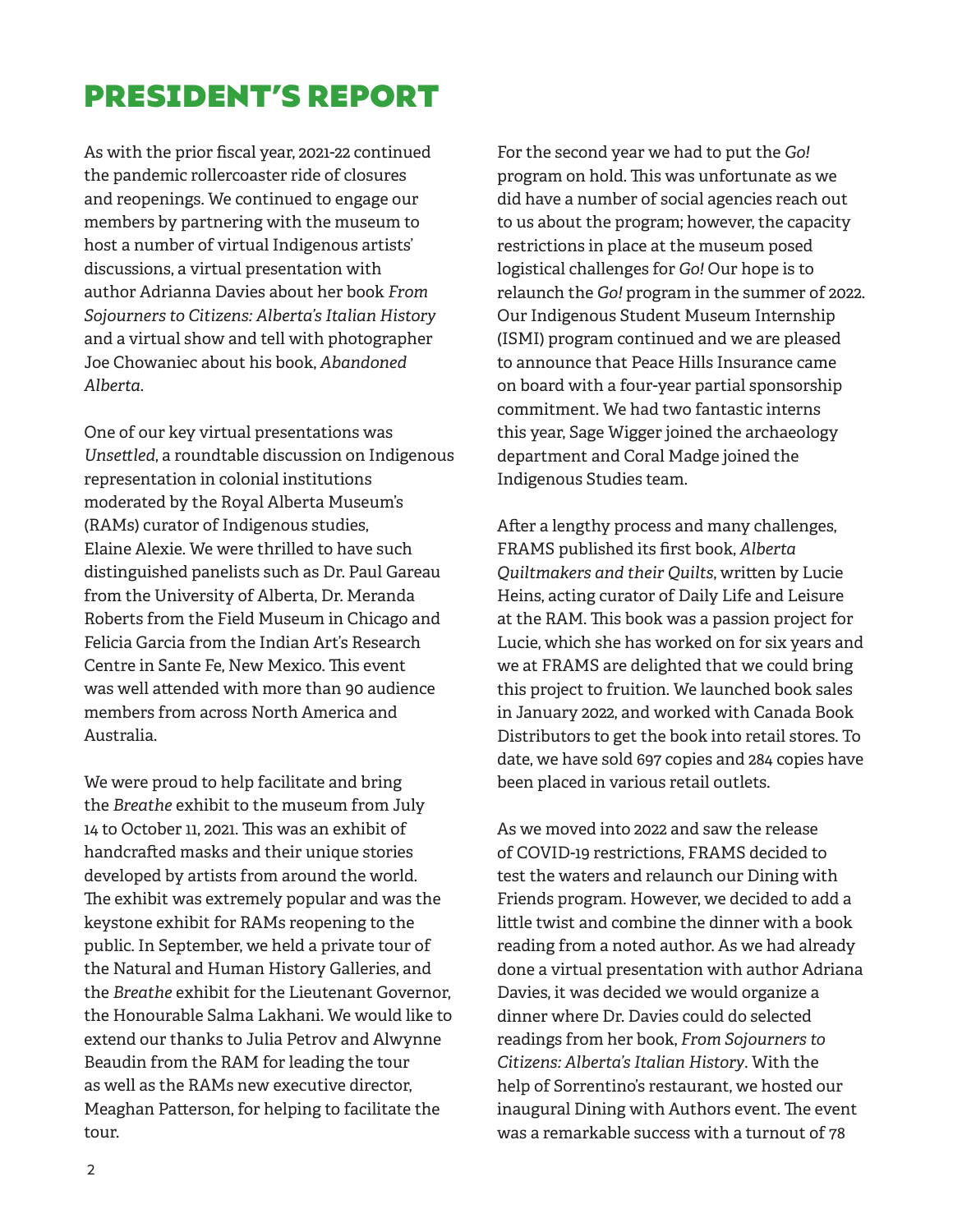people. Our plan is to not only continue on with the Dining with Authors event, but also look at relaunching our Dining with Friends. We hope to have more news on this soon.

As with previous years, our members and donors went above and beyond in our annual giving campaign helping us surpass our targeted total demonstrating the passion, commitment and spirit of generosity that our members and donors share. As we plan for the future, the financial operating stability of the society is paramount. To that end, we have established an endowment with the Edmonton Community Foundation.

June 28 will be the start of our 40th anniversary year. We are planning a series of events during the coming months that will encompass our fiscal year. We will have more information coming soon, but some events we can share with you include a series of museum back of house tours with a curator and a series of Edmonton heritage field trip tours.

With the relaxing of restrictions we look forward to getting back to some sort of consistent normalcy with our exclusive event planning for our membership.

**Ravi Rupnarain** President, FRAMS Board of Directors

Above image: *How Much* by Lisa Shepherd. Mask from *Breathe* exhibit. Photo credit: Nathalie Bertin.



## TERRITORIAL ACKNOWLEDGEMENT

Friends of Royal Alberta Museum Society (FRAMS) respectfully acknowledges the province of Alberta is located on treaty six, seven and eight territory, a traditional meeting ground and home for many Indigenous people. The FRAMS office is located on treaty six territory, a traditional and ancestral gathering place for diverse Indigenous peoples including Cree, Blackfoot, Métis, Nakota Sioux, Iroquois, Dene, Ojibway/Saulteaux/ Anishinaabe, Inuit and many others. We acknowledge the many First Nations, Métis and Inuit who have lived on and cared for these lands for generations. We make this acknowledgement as an act of reconciliation and gratitude to those whose territory we reside on or we are visiting. Acknowledging traditional territory is one part of recognizing and moving beyond colonization and strengthening our relationships. We honour and respect the history, languages, ceremonies and culture of the First Nations, Métis and Inuit who call this territory home.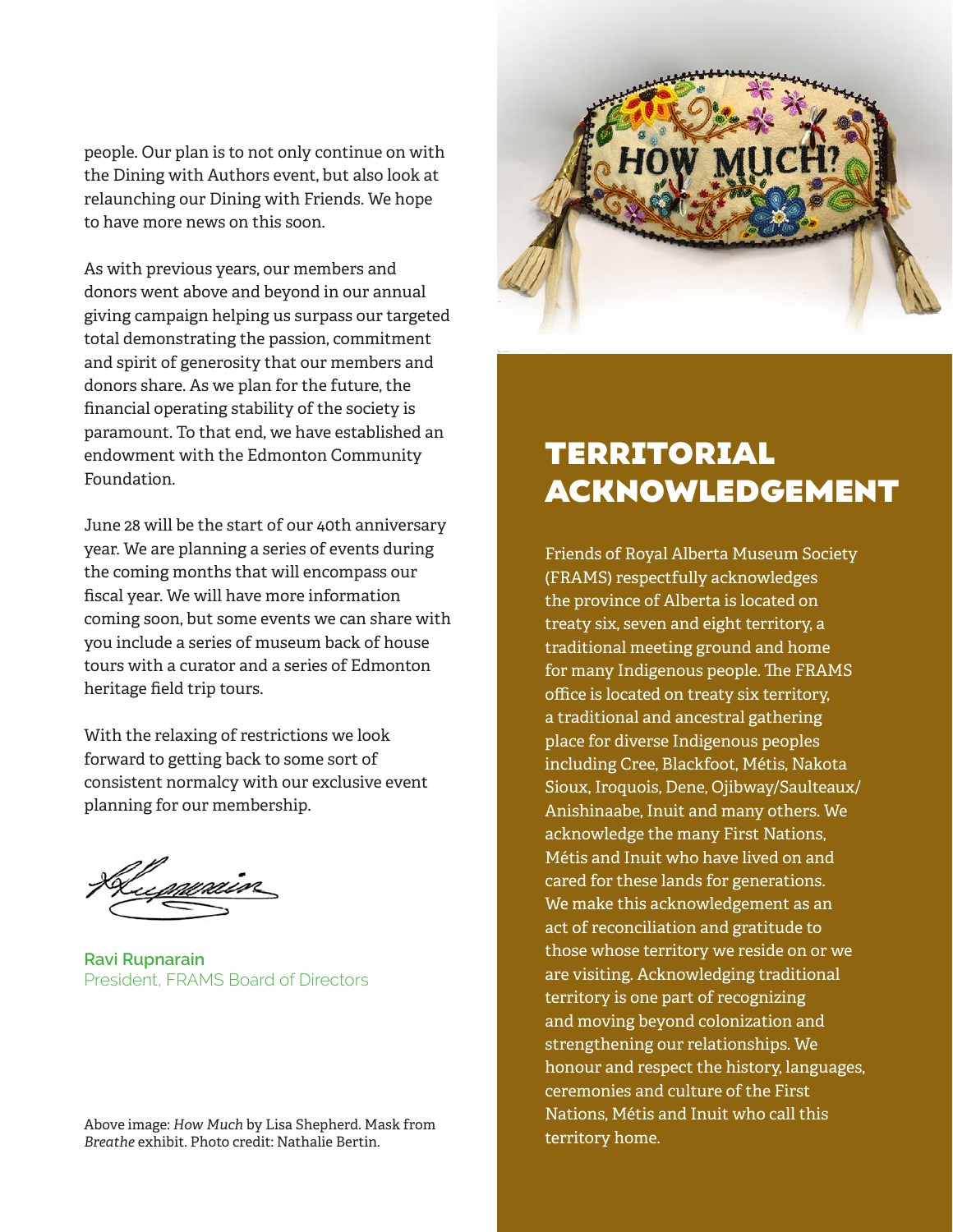## MESSAGE FROM RAM EXECUTIVE DIRECTOR

I joined the RAM halfway through the fiscal year and within the first two weeks I had my first meeting with Ravi, FRAMS President, and quickly became familiar with the level of passion and investment FRAMS' Board and membership has in the museum. The Board's clear desire to help the museum excel encourages me to look at the opportunities we have to work together in the coming years to ensure RAM is a vibrant and welcoming place for all Albertans.

Once again, over this past year FRAMS has thought creatively about how to reach its membership and amplify some of the great work happening at RAM, particularly in light of the museum's restrained financial situation and periodic closures due to the pandemic. From working with our Indigenous Studies team to partnering with us to pilot a great event with Travel Alberta to continuing to support the ISMI Program, FRAMS' support truly allows us to reach new audiences, foster new relationships, and showcase what the museum has to offer.

I look forward to continuing to work with the FRAMS Board of Directors during their 40th anniversary year to showcase and celebrate the history of the Society's support for the important work we do at RAM. I'm excited by the possibilities that lie in front of us to make new connections and bring new experiences to FRAMS members and Albertans alike as we continue to welcome people back to the museum.

**Meaghan Patterson** Executive Director, RAM

#### **FRAMS BOARD OF DIRECTORS (2021 & 2022)**

**Ravi Rupnarain,** president **Drew Delbaere,**  vice-president **Karen Gibson,** treasurer & acting secretary **Michael Gaian,** director **Janada Hawthorne,** director (joined Feb 2022) **Renee Ignacio,** director (joined Oct 2021) **Heather Kitteringham**, director **David Lardner**, director **Chris Radojewski,**  past-president (non-voting)

#### **PAST DIRECTORS**

**Trisha Carleton,** secretary **Haiqa Cheema,** secretary **Ray Marshall,** director **Allison Read**, director

#### **STAFF**

**Jessica Telford**, marketing & external relationship coordinator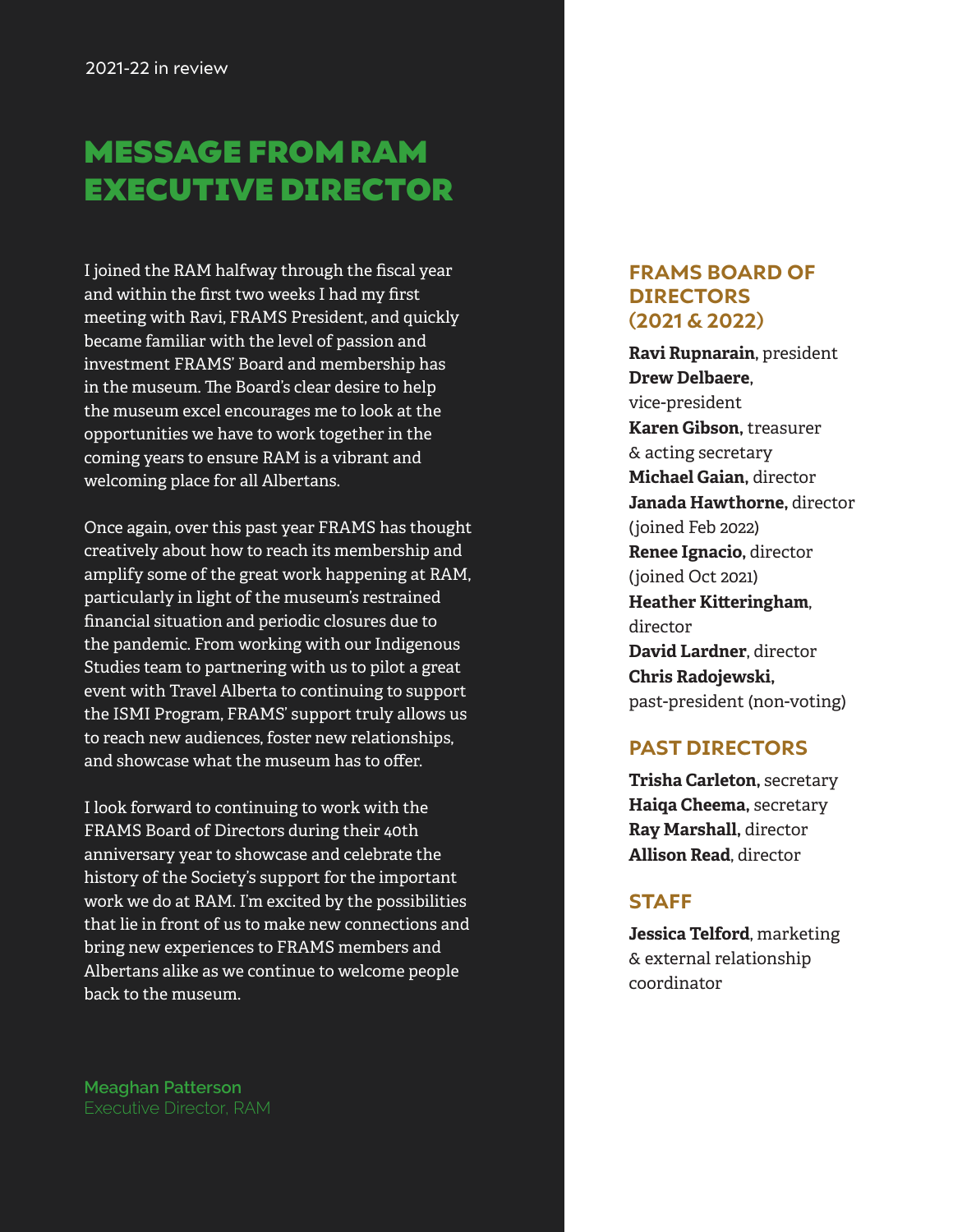## WHAT HAPPENED IN 2021: THE HIGHLIGHT REEL

#### **BREATHE EXHIBIT**

With FRAMS' support, the traveling exhibit *Breathe* was at the RAM from July 14 to October 11, 2021. FRAMS provided financial support for the exhibit and the proceeds of our summer 2021 fundraiser went to the exhibit. Together, our members, donors and friends gifted a total of \$6,816.

From June to October of 2021, we also partnered with Indigenous Studies at RAM on a series of virtual talks featuring Alberta artists in the exhibit and we partnered on a virtual opening for *Breathe* at RAM. You can learn more about the *Breathe* exhibit on our website.

#### **UNSETTLED ROUNDTABLE DISCUSSION**

In July of 2021, we presented a roundtable discussion called *Unsettled: Indigenous Representation in Colonial Institutions*, which explored the role and responsibilities cultural and post-secondary institutions have in the telling of Indigenous peoples' stories.

#### **VISIT FROM LIEUTENANT GOVERNOR**

On September 27, we were paid a special visit by FRAMS' honorary patron, the Lieutenant Governor of Alberta. Her Honour, the Honourable Salma Lakhani and His Honour, Dr Zaheer Lakhani, explored the RAM and were treated to a tour of the Human History Hall including the *Breathe* exhibit, led by Julia Petrov, acting director of History and curator of Daily Life and Leisure. They were also treated to a tour of the Natural History Hall led by Alwynne Beaudoin, director of Natural History.

#### **WINNING FUNDING FOR GO! PROGRAM**

The *Go!* program's pandemic pause continued throughout 2021. However, on November 30, FRAMS was among five local charities that made live pitches to take home Edmonton's NextGen and RBCs Holiday MEAET grand prize to support local charities. After the pitches, the audience members got to vote on the winner. Thanks to Drew Delbaere's awesome pitch, we took home the top \$2,500 prize!

"This donation will enable FRAMS to resume the *Go!* program at a time when it's most needed by the under-served populations the program serves," explained Drew. "This prize will allow us to bring back the *Go!* program in 2022, and provide admission for up to 400 visitors to the Royal Alberta Museum."

#### **INTRODUCTION OF DINING WITH AUTHORS**

On March 29, 2022, we joined author and doctor, Adriana A. Davies, who shared highlights and insights from her book *From Sojourners to Citizens: Alberta's Italian History*, while enjoying a specially curated dinner at Sorrentino's Downtown.

When our Dining with Friends programming was paused during the pandemic, we pivoted the idea and presented this Dining with Authors event–combining food and cultural communities with a literary focus. This is a new and exciting page for Dining with Friends, but we still plan to continue offering traditional Dining with Friends events in the future.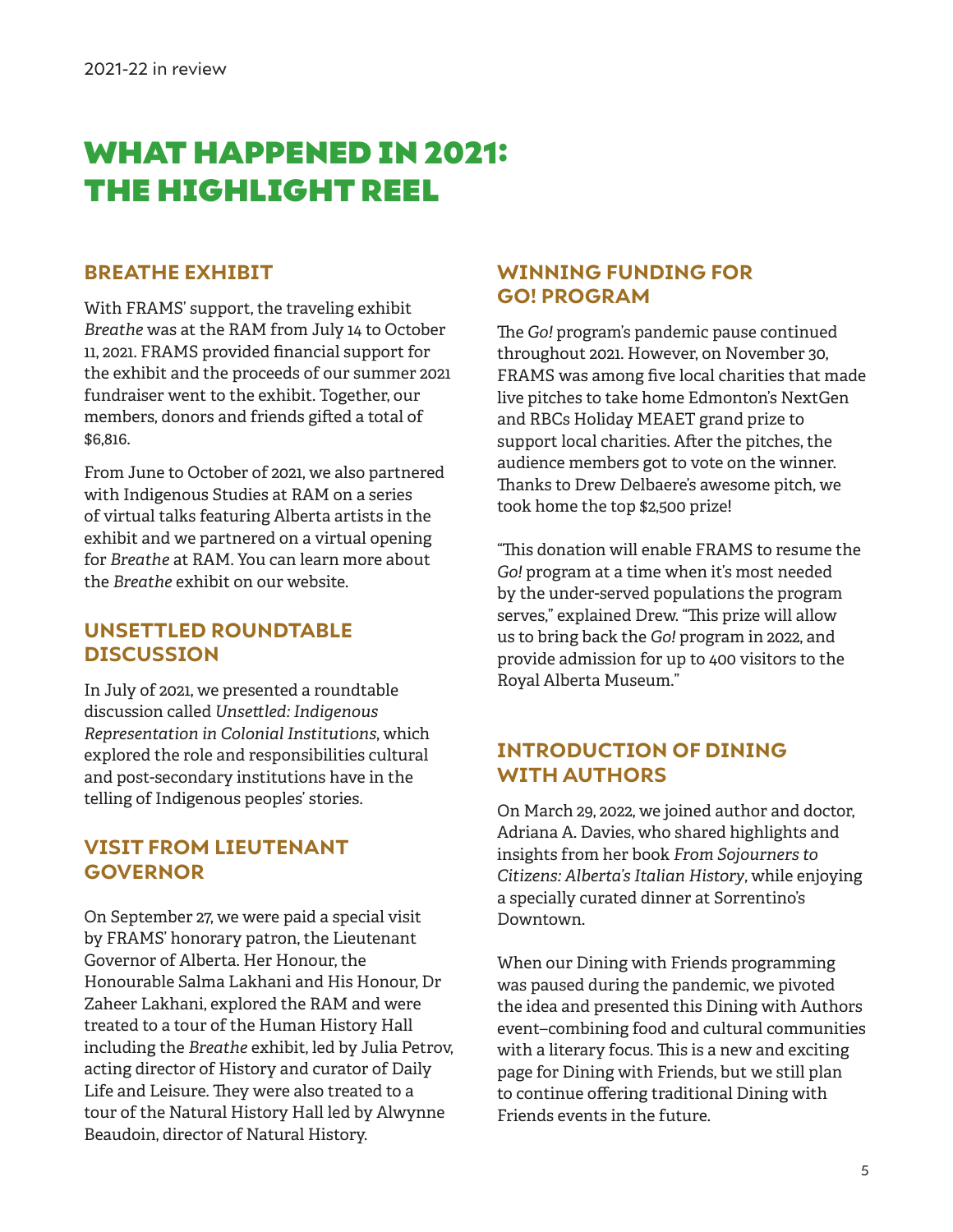## INDIGENOUS STUDENT MUSEUM INTERNSHIP (ISMI) PROGRAM

Thanks to a generous four-year funding commitment from Peace Hills Insurance, we are able to continue with our ISMI program. Our two ISMI students in 2021 were Coral Madge and Sage Wiggers. For nearly 25 years now, almost 60 students have completed the program and many have continued on in the museum field.

#### **2020 ISMI PROGRAM STUDENT PRESENTATIONS**

Our 2020 ISMI program students, Maria Nelson and Skye Haggerty, presented virtual talks in the spring of 2021 on their experiences during their time with the RAM. Maria talked about her Métis identity and archeology and Skye presented on Métis culture and community.

*For me, I think that museums have a chance to really impact, not only how people see themselves, but also how people see them. Because they have a chance to work with communities and to tell the stories how they're meant to be told. Because, when I can go into a museum and see all of the things that my people have done and know that their stories are being told properly, it really empowers me to feel pride in who I am.* 

#### **ABOUT OUR 2021 ISMI STUDENTS**

Coral Madge is a Two Spirit Deh'cho Dene and Woodland Cree artist with Métis ancestry. They recently graduated with honours from Portage College with an Aboriginal Arts and Culture certificate and an Artisan Entrepreneurship Diploma. Coral's passion for Indigenous arts and artifacts is generational and started with their great grandmother and past Dene and Cree artist Emily Villeneuve. As a Two Spirit artist, they uphold their responsibility to their community by teaching the traditional art forms from Treaty 6 and Treaty 8 lands, including how to make moccasin patterns, and passing them on to other community members and the next generation. They know that when we do what our ancestors did, it creates connection and a path for generational healing.

Sage Wiggers is from the Saddle Lake Cree Nation and now lives in Edmonton. He recently completed his third year in the Faculty of Native Studies at the University of Alberta from which, eventually, he plans on moving into the field of archaeology. Sage hopes to work with First Nations communities across Canada through archaeological projects to play an important role in bridging an understanding between Indigenous culture with non-Indigenous peoples.

**– Maria Nelson**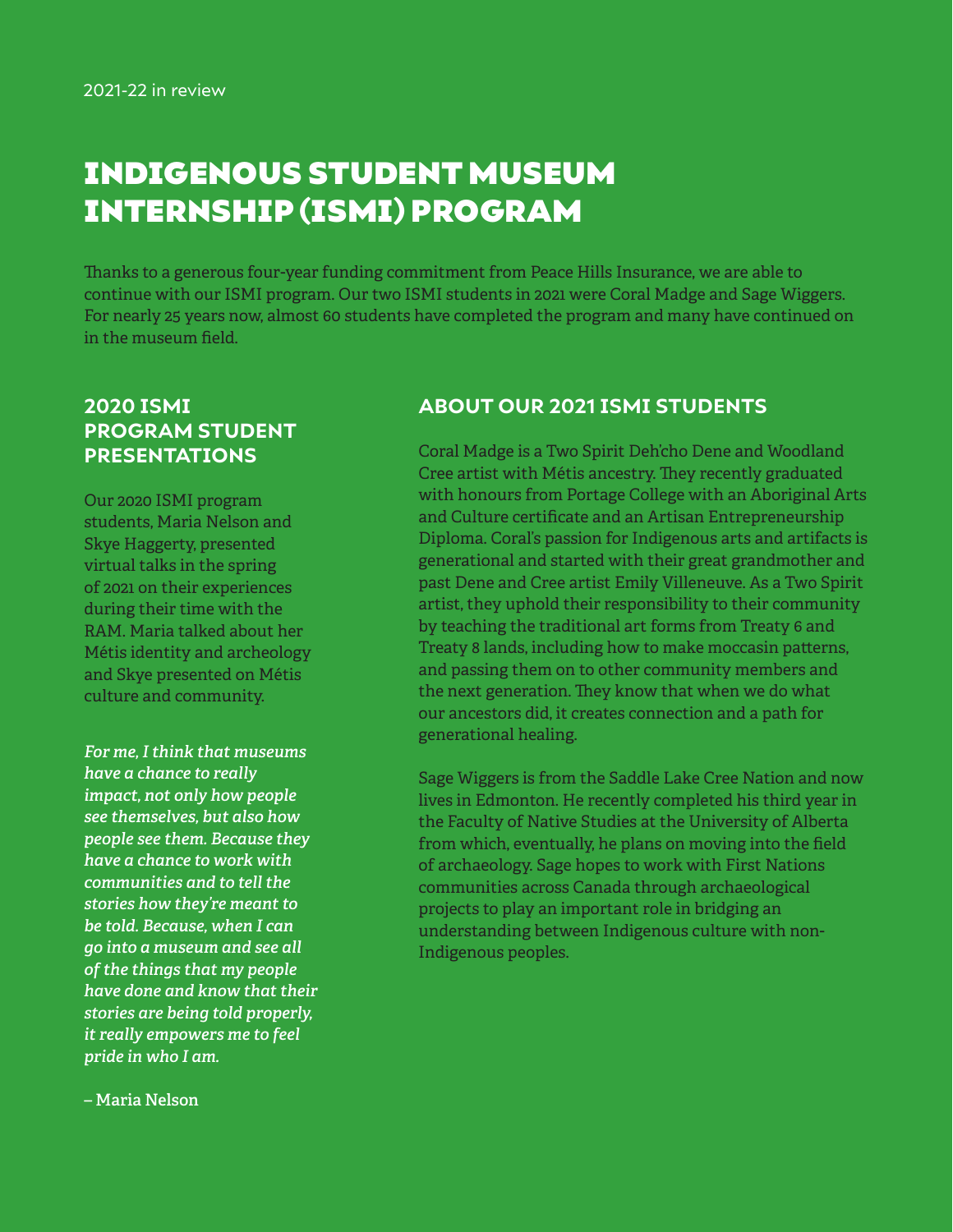#### **ALBERTA QUILTMAKERS AND THEIR QUILTS BOOK RELEASE**

After years in the making, pre-sales opened on November 4, 2021, for Lucie Heins' book, *Alberta Quiltmakers and their Quilts*. 250 copies of the book were ordered as pre-sales from our online shop, coming from every corner of the province and beyond, including British Columbia, Saskatchewan, Manitoba and Ontario. The book became widely available upon its January 27, 2022 release date.

This book is the result of more than six years of scholarly research dedicated to the history of Alberta quilts and the people who created them, and is an important contribution to the history of quilts in not only Alberta, but Canada. From the fascinating stories of quilts made by Alberta's black and white settlers, Francophone communities, Metis, and Indigenous communities, to the contributions quiltmakers have made toward rural community building and Canada's wartime efforts, these are the often undertold stories of Alberta's proud heritage.



#### **VIRTUAL BOOK LAUNCH AND BED-TURNING WITH LUCIE**

On Thursday, March 3, 2022, we celebrated the release of the book with a special conversation with Lucie, followed by a live audience question and answer period.

During the last weekend of March, we brought a quilt bed-turning event to the museum–as we saw the return of our Talk & Tours series. Wondering what a bed-turning is? Historically, quilt bed-turnings were much-anticipated social events. Quilters would bring their finished works to a social gathering hosted at a quilter's home where the quilts were placed on a bed, one on top of the other. The top quilt would be discussed by the group, then folded down to reveal the next quilt and so on. During our event, Lucie shared the stories of a number of quilts from the RAM collection vault in a bed-turning manner.<br>
Attendees viewing a historic quilt at the March 2022 bed-turning



event wiith Lucie Heins. Photo credit: Peggi Ferguson-Pell